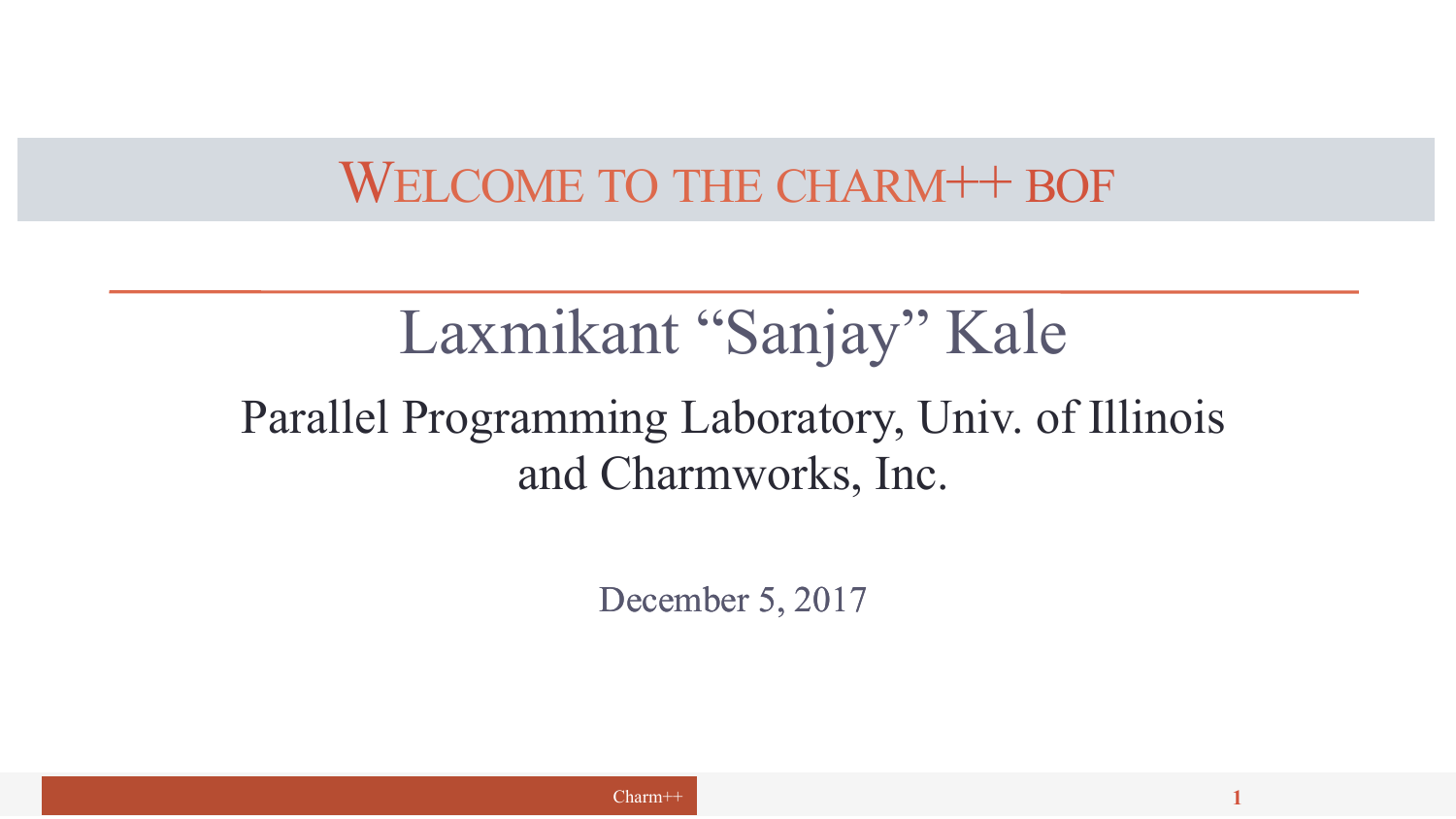## Charm++ Programming Model and Capabilities

#### • Object-based processor virtualization:

- Computation is expressed as a large number of objects
- Interacting via asynchronous method invocations
- Number of objects is independent of processors
- Communication: using global names, not procs
- *Migratability:* The RTS assigns Objects to processors, and may reassign them
- *Asynchrony:* A message Driven Scheduler



• Compositionality: interleaves execution of modules



- Resilience support
- Power management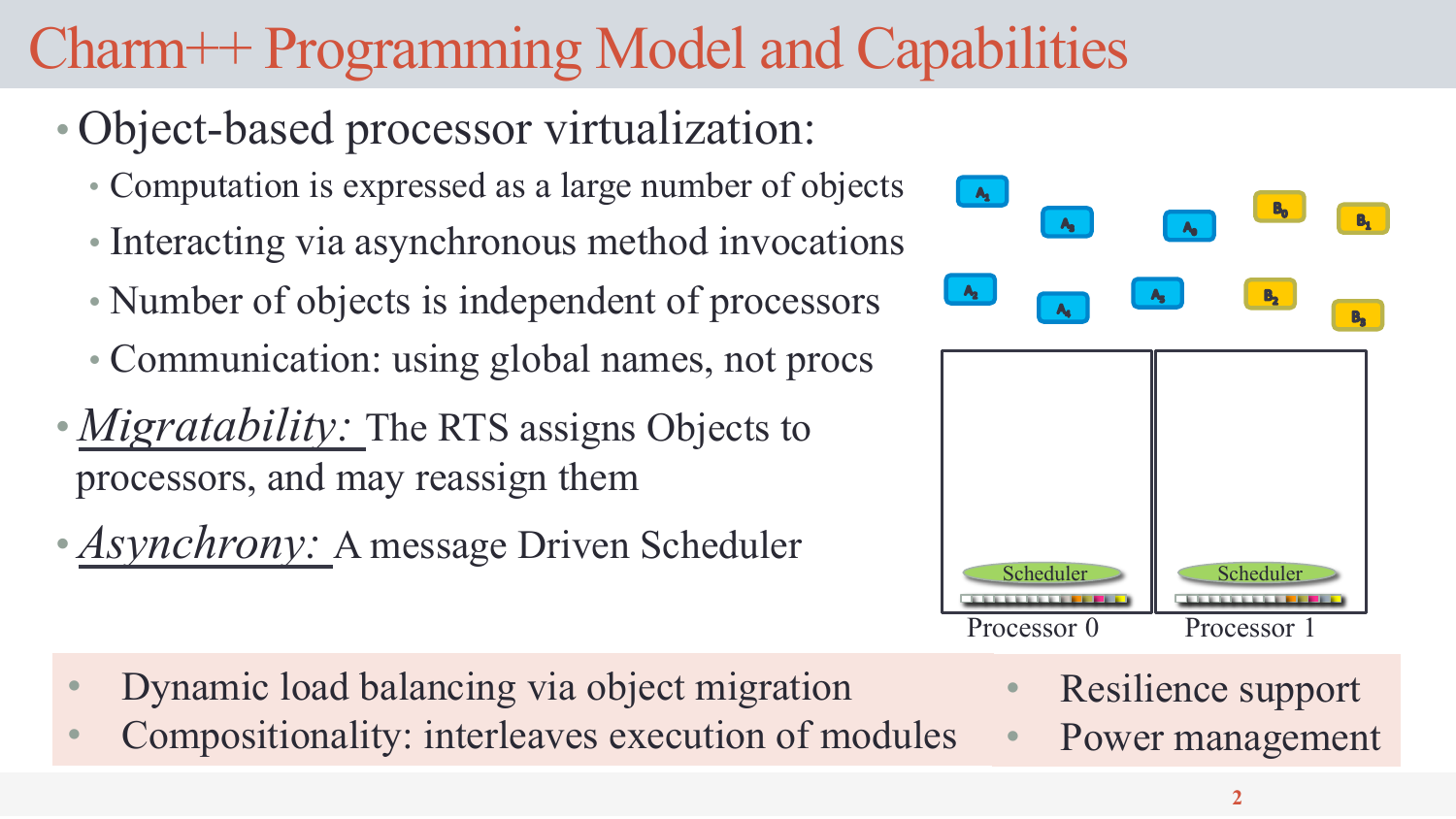#### Charm++ features and improvements

#### • Releases

- $\circ$  Version 6.8.0 (8/16/2017)
- $\circ$  Version 6.8.1 (10/6/2017)
- $\circ$  Version 6.8.2 (10/26/2017)
- Highlights:
	- oOpenMP integration
	- oGreedyRefineLB
	- oFine-grain performance optimized
	- o[aggregate] attribute and TRAM
		- $\triangle$  for message agglomeration
	- oLarge messages:
		- $\check{\phi}$ [nocopy], one-sided API

#### • Interoperation:

- oCharm++ programs can now define their own main() function
- oMPI interoperability enhanced
- Support for malleable jobs
- Enhanced support for reductions
- Platform support:
	- oPower8/PAMI, OFI
- AMPI: much enhanced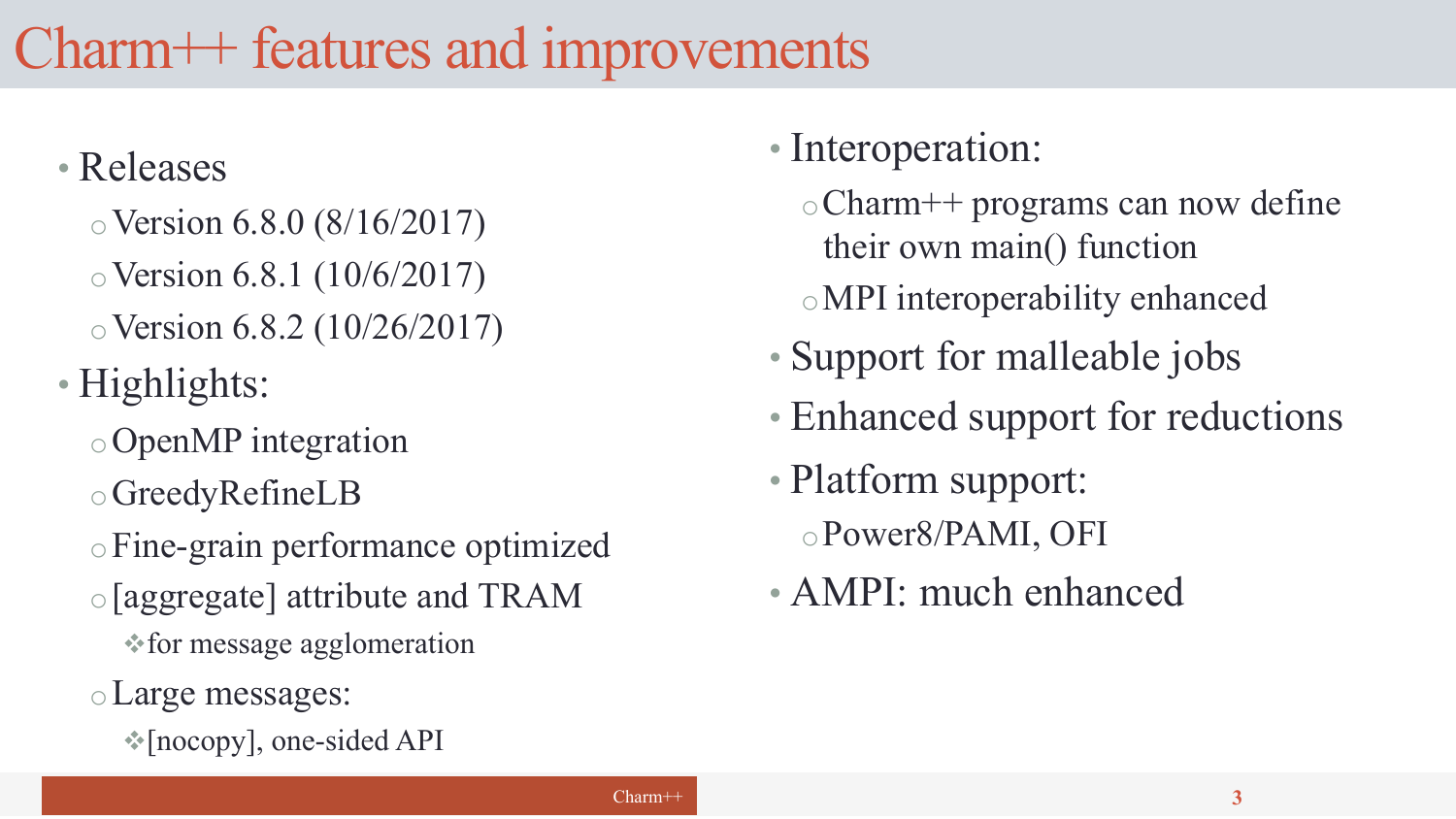### Charm++ / AMPI Roadmap: some highlights

- 6.9 will require C++11 support
- Python version: CharmPy
- Improved sections and collectives
- Refactored load balancing framework with several new classes of strategies
- More automation of load balancing
- Generally, improved out-of-box performance via better defaults
- Enhancements of shrink/expand and other features for cloud deployment
- GPGPU support: next slide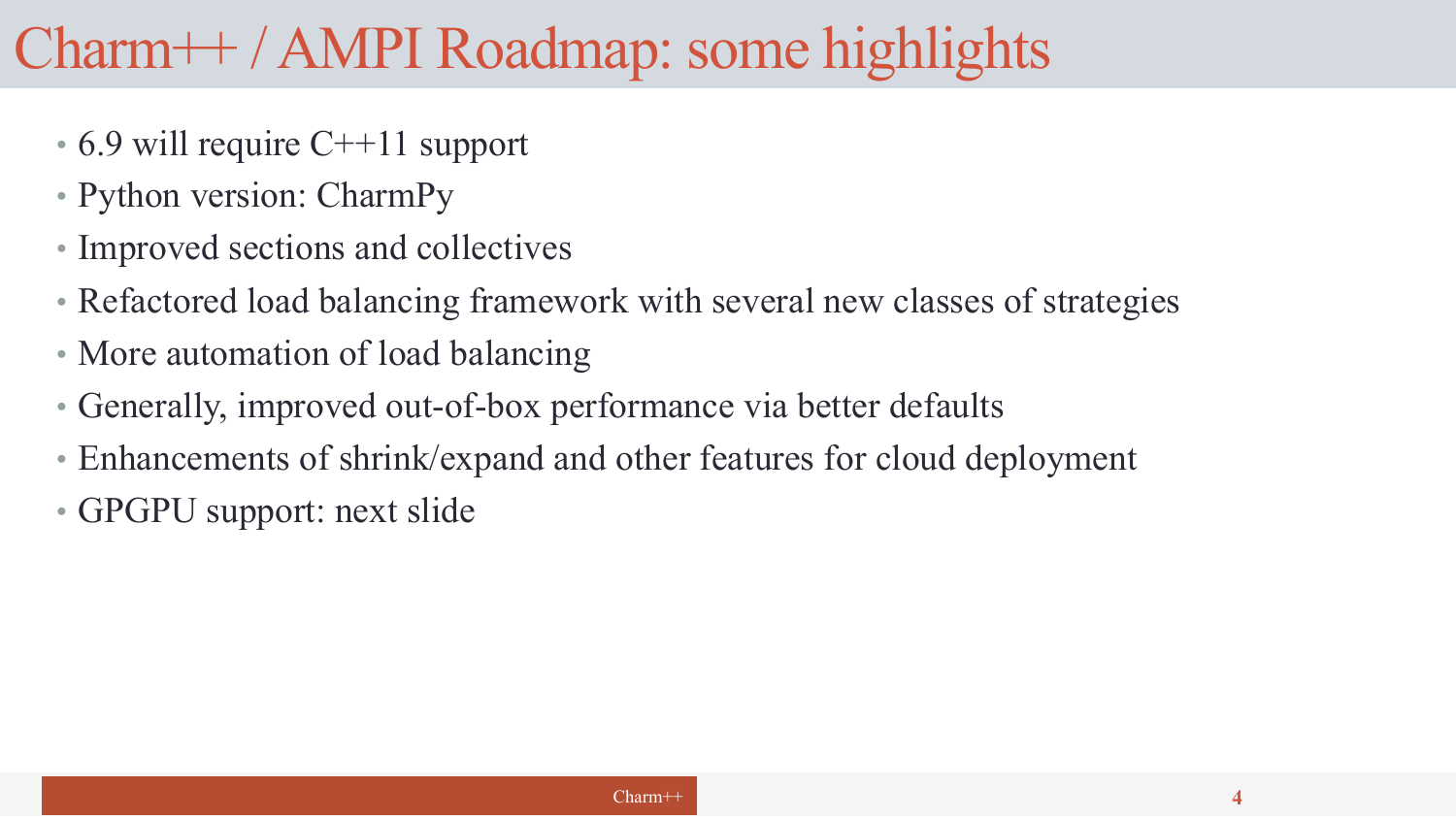# Using GPUs in Charm++

- Interfaces
	- HAPI Hybrid API  $\triangle$ <sup>Less</sup>
	- GPU Manager Abstraction
	- Accel Framework More
- Road Map
	- Heterogeneous load balance
	- New execution modes (sched, PEs)
- Applications
	- ChaNGa full GPU manager support
	- OpenAtom experimental support
	- NAMD migration to profiling

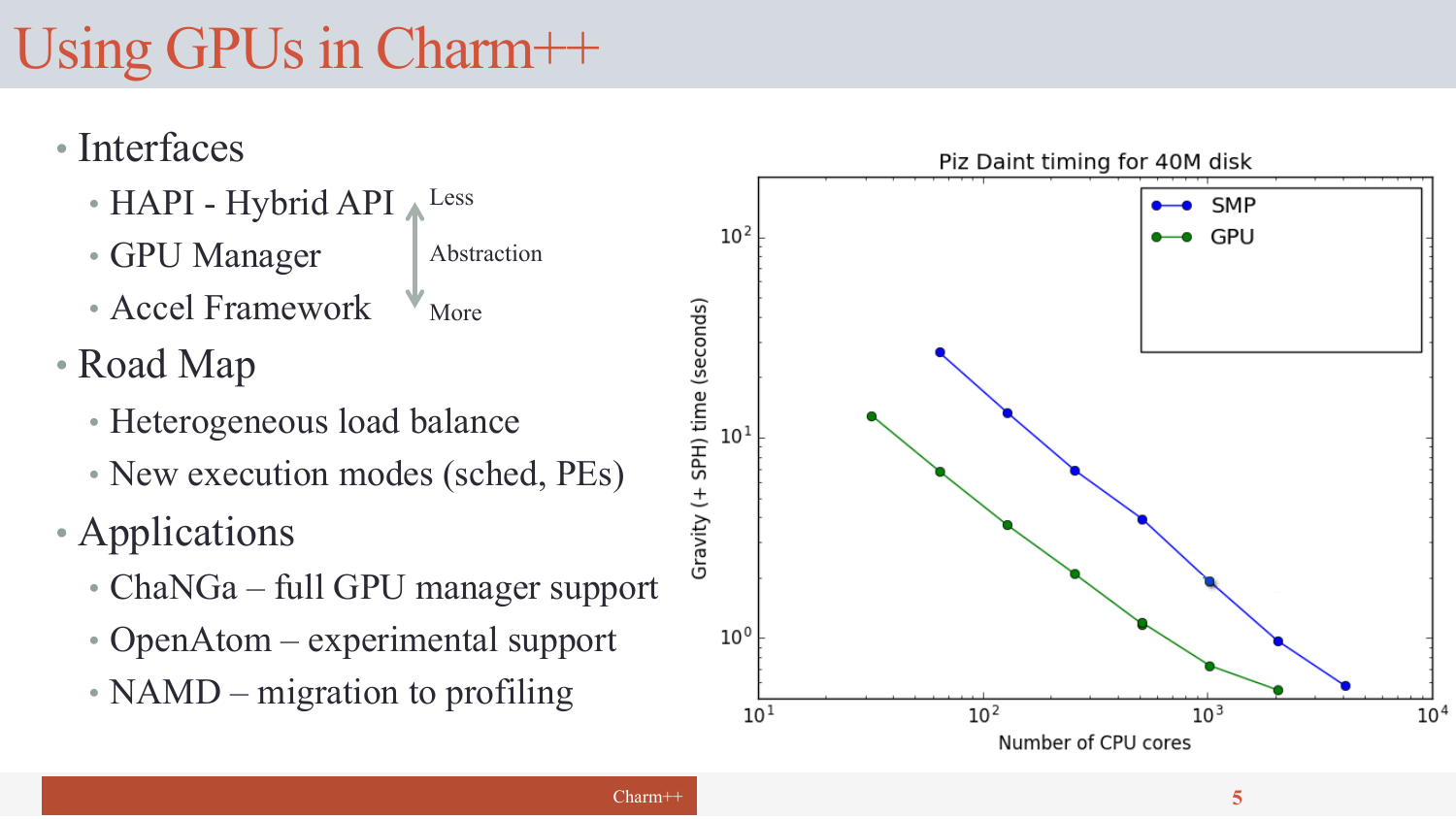# lications

### •Our applications saw a lot of successes oYou will hear about some of them

•A few highlights

o2017 NERSC Award for Innovative Use of HPC

vBhatele et al, CCGrid 2016 paper on simulation of infectious diseases

oOn NSF's Blue Waters system, past and current PRAC awards:

vChaNGa, NAMD, EpiSimdemics, Cello/Enzo-P, OpenAtom, ..

oNew scaling results from several of them

vCello, ChaNGa, NAMD, OpenAtom (GW), ..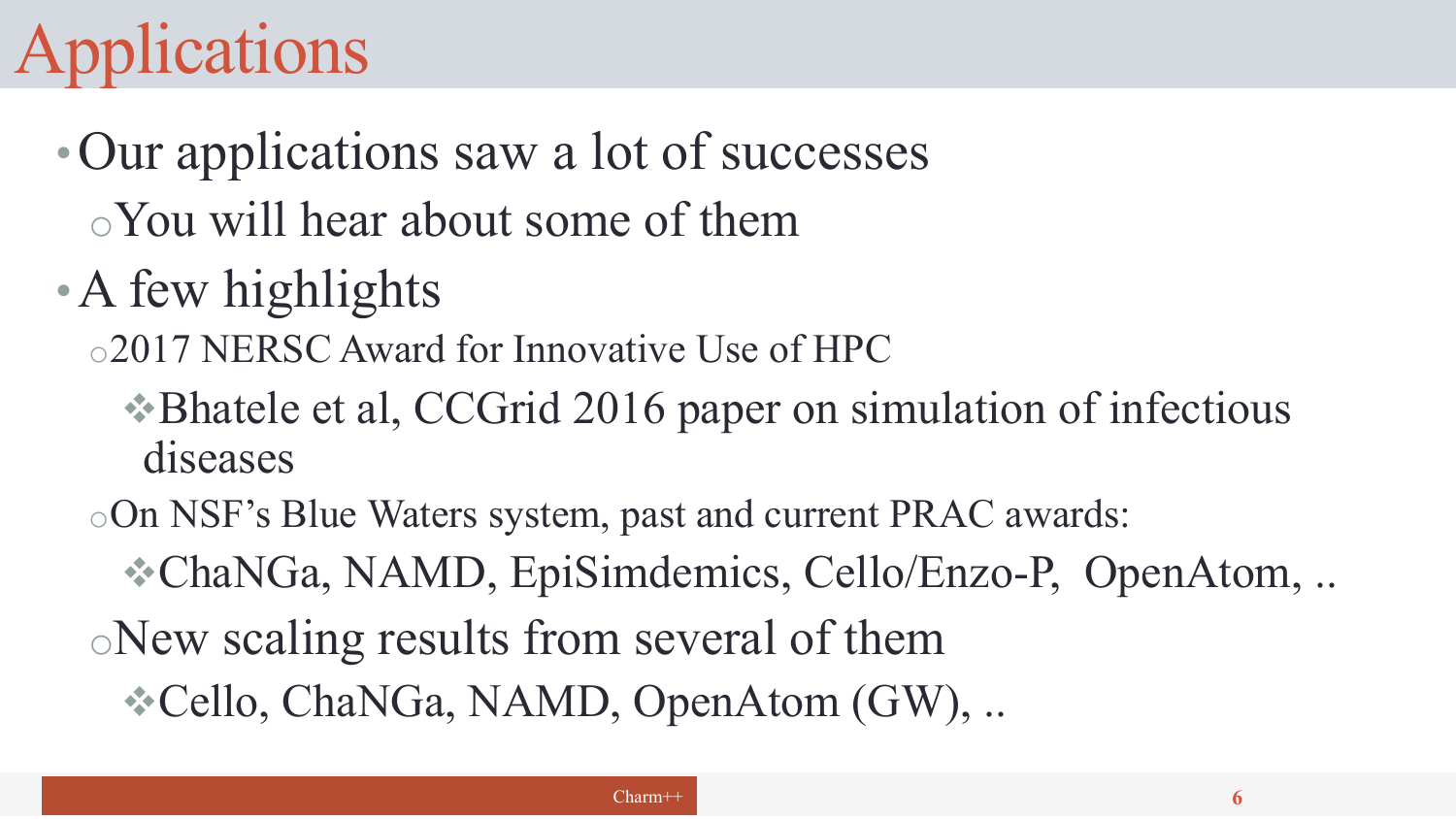#### **Charmworks**

- Charm++ is now a supported commercial product oExclusively licensed to Charmworks, Inc. and supported by it
- Univ. of Illinois continues to distribute Charm++ with its license o*Freely available in source code form, non-commercial use*  oFor-profit use should license Charm++ from Charmworks, Inc. oEvaluation use by commercial entities is allowed
- Funding from DoE SBIRs:

oPhase 2 for Charm++, Phase 1 for AMPI

- Charmworks has made several improvements over the last year oMost checked back into the University version
- Hopefully, you have had a chance to stop by Charmworks booth #2233